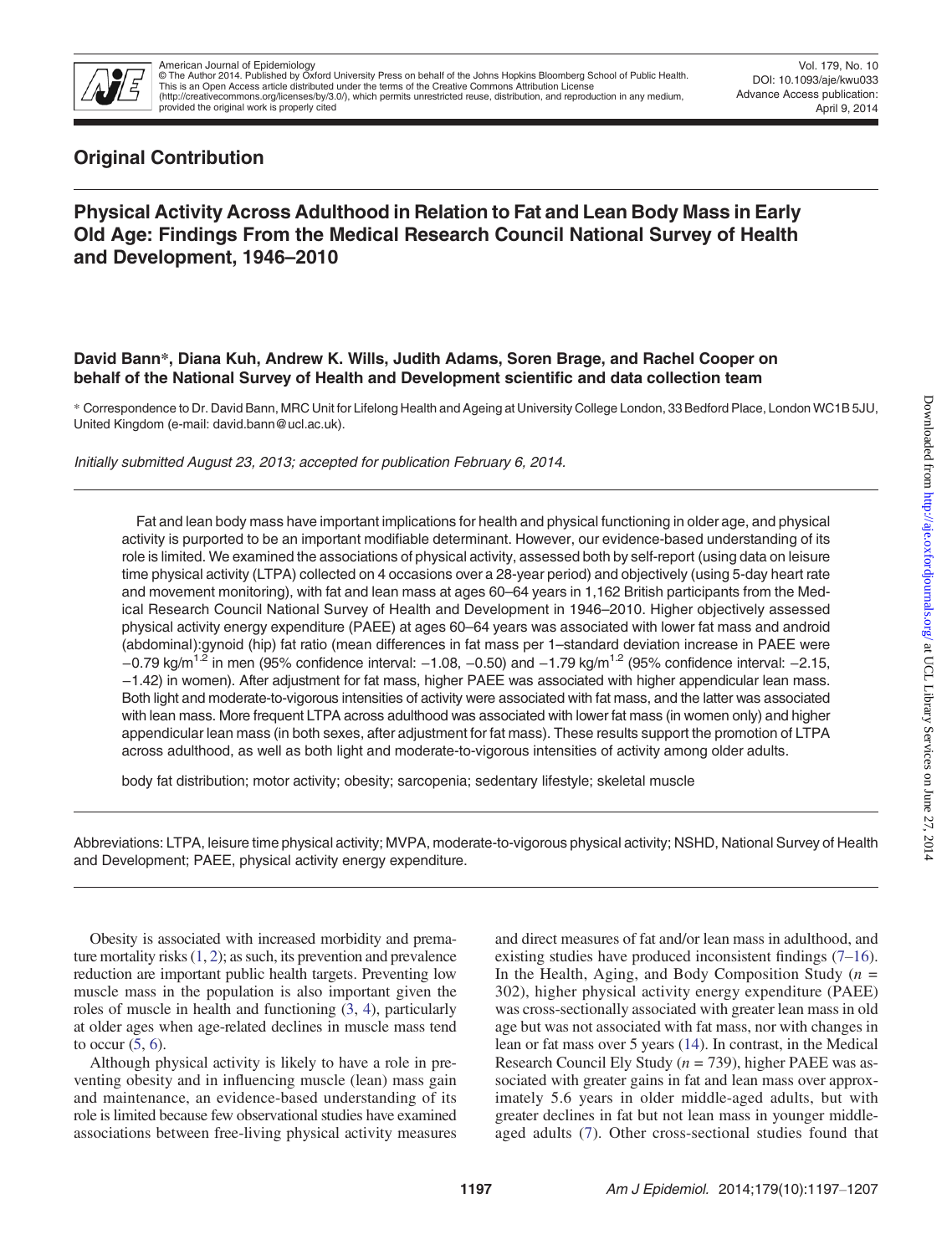higher physical activity is related to lower fat mass ([11,](#page-9-0) [15](#page-9-0)) or found this association in men but not women ([9](#page-9-0)) (or vice versa ([10\)](#page-9-0)). Existing studies also have important limitations that lead to uncertainty about the role of physical activity in influencing fat and lean mass. For example, many used single-sex samples [\(11](#page-9-0), [12](#page-9-0)) or small sample sizes  $(n < 100)$  $(8-10, 12)$  $(8-10, 12)$  $(8-10, 12)$  $(8-10, 12)$  $(8-10, 12)$ , or they examined fat but not lean mass  $(9-11, 12)$  $(9-11, 12)$  $(9-11, 12)$  $(9-11, 12)$  $(9-11, 12)$ [15,](#page-9-0) [16\)](#page-9-0) (or vice versa ([13\)](#page-9-0)). Most used total physical activity estimates ([7,](#page-8-0) [9,](#page-9-0) [10,](#page-9-0) [14\)](#page-9-0) and did not examine intensities of activity. Although light activity and moderate-to-vigorous physical activity (MVPA) both contribute to total activity energy expenditure, MVPA may contribute more, suppress appetite [\(17](#page-9-0)), and lead to higher basal metabolic rate ([18](#page-9-0)), leading to stronger inverse associations with fat mass. MVPA may also capture the types of activity that are important for lean mass, such as muscle-loading activities ([19\)](#page-9-0). Associations with lean mass could be confounded by fat mass; because of adaptive mechanisms, gains or losses in fat typically lead to respective gains or losses in lean mass [\(20](#page-9-0), [21](#page-9-0)). Despite this, previous studies have not examined whether physical activity is associated with lean mass independently of fat mass. Finally, previous studies have used single measures of physical activity ascertained at 1 point in life, and none has examined whether there are cumulative benefits of physical activity across adulthood leading to lower fat and higher lean mass.

The objectives of this study were to examine the associations between physical activity and body composition in a large British birth cohort study. This study benefits from repeat prospective reports of leisure time physical activity (LTPA), objective measures of free-living physical activity of different intensities, and direct measures of body composition in early old age.

#### METHODS

#### **Subjects**

The Medical Research Council National Survey of Health and Development (NSHD) is a socially stratified sample of 5,362 singleton births that took place in 1 week of March 1946 in mainland Britain ([22\)](#page-9-0), with regular follow-up across life. Between 2006 and 2010 (at ages 60–64 years), 2,856 eligible study members (known to be alive and with British addresses) were invited for an assessment at 1 of 6 clinical research facilities or to be visited by a research nurse at home. Invitations were not sent to those who had died ( $n = 778$ ), who were living abroad ( $n = 570$ ), who had previously withdrawn from the study ( $n = 594$ ), or who had been lost to follow-up ( $n = 564$ ). Of those invited, 2,229 (78.0%) were assessed. Of these, 1,690 (75.8%) attended a clinical research facility, and the remaining 539 were seen at home ([23\)](#page-9-0). The study received multicenter research ethics committee approval, and informed consent was given by participants.

#### Body composition measurement

During the visits to the clinical research facilities (not home visits), supine measurements of body composition were obtained using a QDR 4500 Discovery dual-energy

x-ray absorptiometry scanner (Hologic Inc., Bedford, Massachusetts) with APEX, version 3.1, software (Hologic Inc.) as previously described [\(24\)](#page-9-0). Outcome measures were whole body fat mass (in kg), android (abdominal):gynoid (hip) fat mass ratio (multiplied by 100), and appendicular lean mass (in kg) ( $n = 1,558$ ). Height and weight were measured by trained nurses using standardized protocols ([23\)](#page-9-0).

#### Physical activity

Objective measurements of physical activity were obtained using chest-worn Actiheart movement and heart rate monitors (CamNtech, Ltd., Papworth, United Kingdom), which are technically reliable and valid, as reported elsewhere [\(25](#page-9-0)). Acceleration and heart rate were measured in 30-second epochs for up to 5 consecutive days. Heart rate data were individually calibrated to account for between-individual differences in the relationship between physical activity intensity and heart rate ([26\)](#page-9-0) using data on heart rate response to incremental aerobic exercise (8-minute step test) ( $n = 853$ ) or, when not available  $(n = 309)$ , using group calibration (Web Appendix 1 available at [http://aje.oxfordjournals.org/\)](http://aje.oxfordjournals.org/) adjusted to individual sleeping heart rate, age, sex and β-blocker use. These data were used in branched equation modeling [\(27](#page-9-0)) to estimate intensity and were summarized as total PAEE (in kJ/kg/day) and time spent in different intensities (relative to resting metabolic rate, 1 standard metabolic equivalent (MET)) as follows: sedentary  $(\leq 1.5 \text{ METs})$ , light (1.5–3 METs), and MVPA (>3 METs)). These measures have been validated using indirect calorimetry and doubly labeled water in adults during experimental [\(26](#page-9-0), [28\)](#page-9-0) and freeliving activities ([29\)](#page-9-0). None of these measures uses individual body weight in its calculation [\(26](#page-9-0)).

To ensure that physical activity estimates were reasonably accurate reflections of normal behavior, participants with less than 48 hours of free-living data were excluded from analyses  $(n = 24)$ . All data were adjusted for wear time, estimated by both movement and heart rate monitoring, as well as for diurnal information bias. All heart rate and movement traces were visually inspected, and participants were excluded when the acceleration signal was corrupt or severe clinical irregularities prevented valid heart rate measurements for extended periods ( $n = 55$ ).

LTPA measurements were obtained at ages 36, 43, 53, and 60–64 years during interviews with research nurses [\(30](#page-9-0)). At age 36 years, participants were asked how often in the previous month they participated in 27 different leisure time activities using a modified Minnesota LTPA questionnaire ([31](#page-9-0)). At ages 43, 53, and 60–64 years, participants were asked how often in the previous month or 4-week period they participated in any sports, vigorous leisure activities, or exercises. At each age, participants were categorized as inactive (no participation), moderately active (1–4 times), or most active (≥5 times).

#### Potential confounders

The following were selected a priori: indicators of socioeconomic position ascertained prior to physical activity assessment ( paternal occupational class (when subject was 4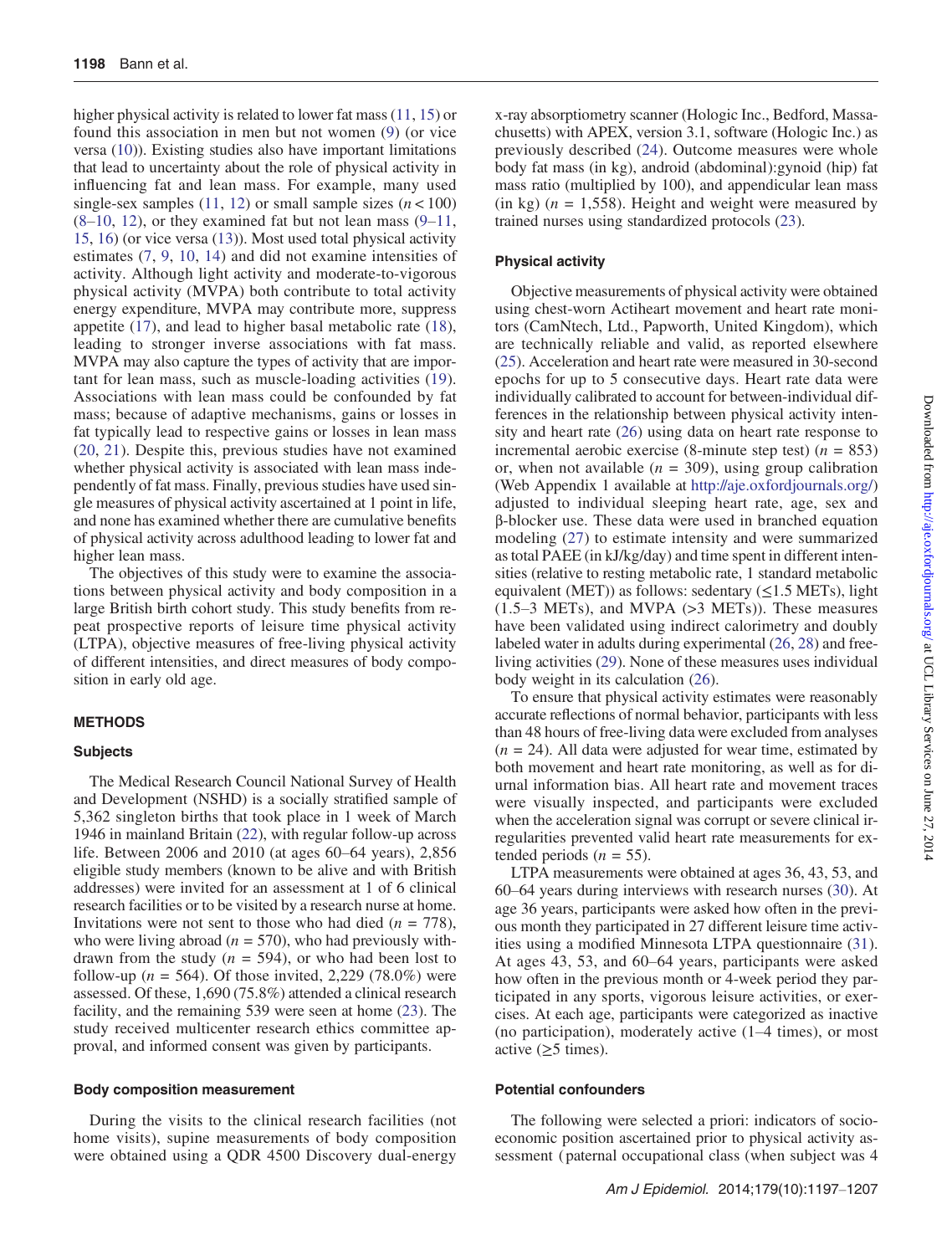years of age) and own educational attainment (at age 26 years)) and the presence or absence of any long-term illness, health problem, or disability that limited activities (selfreported at age 60–64 years), as used in the 2001 England and Wales Census ([32\)](#page-9-0).

## Statistical analysis

Because taller individuals tend to have more fat and lean mass, height-adjusted indices were created by dividing fat and lean mass (in kg) by height (m)<sup>X</sup> (X = 1.2 for fat mass, and  $X = 2$  for lean mass), where X was calculated so that the resulting index was not correlated with height ([33\)](#page-9-0). Linear regression was used to examine unadjusted associations between each physical activity measure and each outcome. PAEE was converted to sex-specific  $\zeta$  scores to aid coefficient presentation. To investigate whether light physical activity and/or MVPA was independently associated with outcomes, we conducted additional mutually adjusted analyses. Because changes in fat mass in early- to mid-adulthood typically lead to respective changes in lean mass [\(20](#page-9-0), [21](#page-9-0)), models with lean mass as the outcome were repeated with adjustment for fat mass. Models with all outcomes were repeated with adjustment for potential confounders.

Because previous studies have found sex differences in associations, all analyses were conducted separately by sex; sex differences were formally tested by including a sex interaction term. Deviation from linearity was assessed by visually inspecting scatter plots and by comparing models in which activity was modeled as a linear term and as a nonlinear term. Complete case analyses were used  $(n = 1,162 \text{ using ob-}$ jectively assessed measures;  $n = 1,211$  using LTPA).

A second set of analyses was conducted to examine whether there was a cumulative association between LTPA across adulthood and fat and lean mass. First, associations between LTPA at ages 36, 43, and 53 years were additionally adjusted for LTPA at age 60–64 years. Second, a lifetime physical activity score was derived by summing LTPA at all 4 ages (coded at each age as 0 (inactive), 1 (moderately active), or 2 (most active)). This score (range, 0 (inactive at all 4 ages) to 8 (most active at all 4 ages)) was categorized into 4 groups of similar size  $(0-1, 2-3, 4-5,$  and  $6-8)$ , and associations with outcomes were examined using linear regression. Third, a structured modeling approach ([30](#page-9-0), [34\)](#page-9-0) was used to examine whether models specifying accumulation of physical activity (allowing for varying effect sizes at each age) fitted the data as well as a more complex saturated model that contained parameters specifying accumulation, sensitive periods of activity at each age, and interactions between activity at each age. These models (Web Appendix 2) were compared using partial  $F$  tests, with larger  $P$  values indicating that the nested model fit the data as well as the saturated model.

### Sensitivity analyses

To examine whether the methods used to objectively assess PAEE affected our findings, we repeated the main analyses when 1) using group calibration for all participants (instead of individual calibration); 2) excluding participants taking β-blockers at ages 60–64 years; and 3) using average trunk acceleration (in m/second<sup>2</sup>) instead of PAEE.

#### RESULTS

#### Descriptive statistics

Men had higher PAEE and spent more time in MVPA than women at ages 60–64 years (Table [1](#page-3-0)). In both sexes, the majority of time was spent sedentary, and the least time was spent in MVPA. A total of 95% of participants wore their monitors for 4 or 5 days. More men than women reported participating in activities at ages 36 and 43 years, and in both sexes, participation at ages 60–64 years was lower than at all previous ages.

## Objectively measured physical activity and body composition

Higher PAEE at ages 60–64 years was associated with lower fat mass and android:gynoid ratio at ages 60–64 years (Table [2\)](#page-4-0). Associations with fat mass were stronger in women than in men. Higher levels of light physical activity and MVPA were associated with lower fat mass and android: gynoid ratio more strongly in women than in men (Table [3](#page-4-0)). Among women, these associations were independent of each other; among men, associations with MVPA remained, whereas associations with light intensity physical activity were largely attenuated (Web Table 1). Light physical activity and MVPA were positively correlated in both men  $(r =$ 0.33) and women  $(r = 0.41)$ .

In unadjusted analyses, higher PAEE at ages 60–64 years was associated with lower appendicular lean mass in women, but after adjustment for fat mass, higher PAEE was associated with higher appendicular lean mass in both sexes (Table [2](#page-4-0)). Higher MVPA was associated with higher appendicular lean mass after adjustment for fat mass, whereas light intensity activity was not (Table [3](#page-4-0) and Web Table 1).

Associations between sedentary time and outcomes mirrored associations with PAEE (Table [3](#page-4-0)); greater sedentary time was associated with higher fat mass, higher android: gynoid ratio, and lower appendicular lean mass (after adjustment for fat mass). Associations were similar after adjustment for potential confounders (Table [2](#page-4-0) and Web Table 2).

## Self-reported LTPA across adulthood and body composition

Women who reported more LTPA across adulthood (at ages 36, 43, 53, and 60–64 years) tended to have lower fat mass at age 60–64 years, whereas associations (albeit weaker) were found only with LTPA at ages 53 and 60–64 years in men (Figure [1\)](#page-5-0). Patterns of associations with android:gynoid ratio were similar but weaker.

There was some evidence that men who were active at each age had higher appendicular lean mass, whereas women had lower appendicular lean mass (Figure [1](#page-5-0)). After adjustment for fat mass, higher LTPA at each age was associated with higher appendicular lean mass in both sexes; these associations were weak at age 36 years. Associations between LTPA earlier in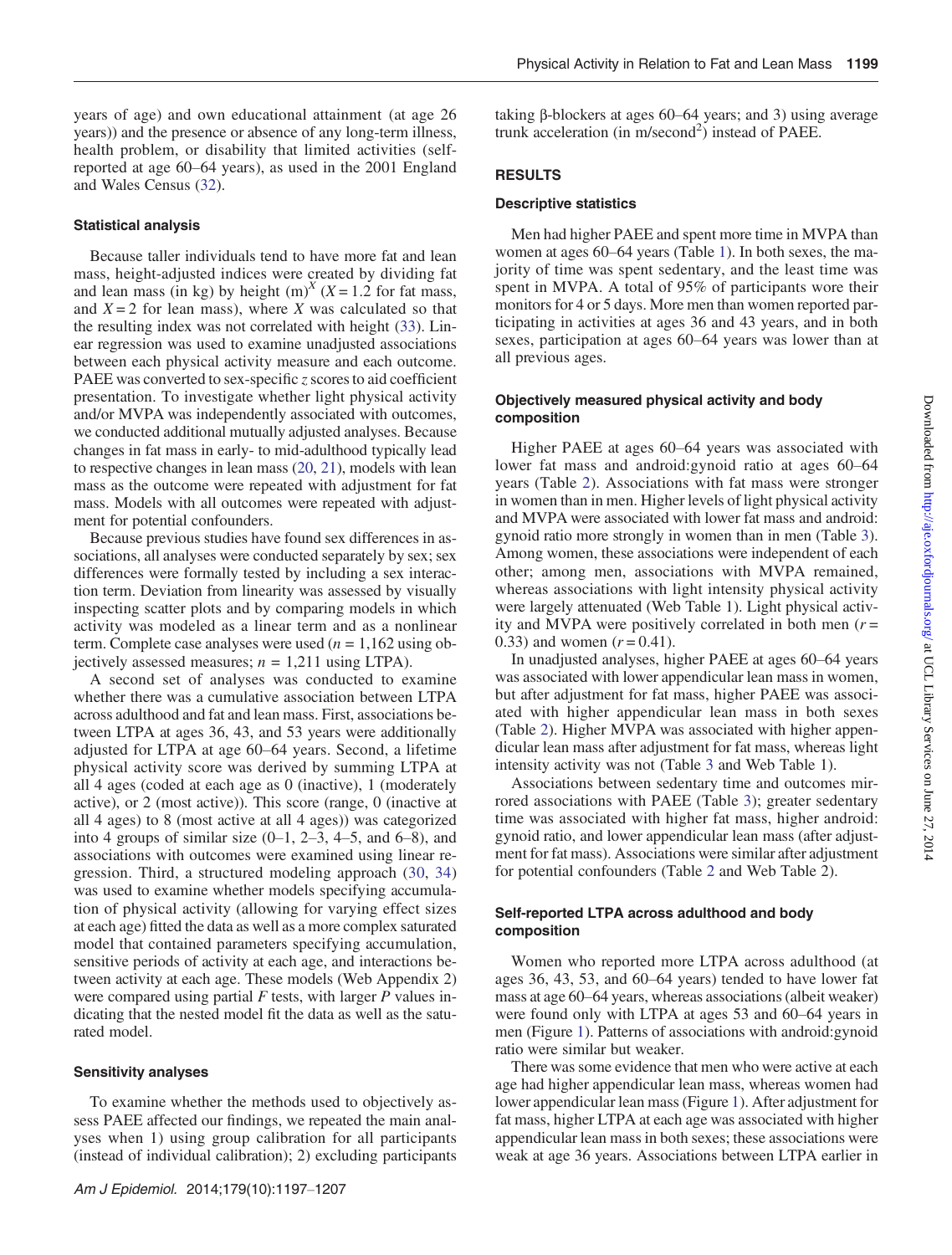| <b>Measure</b>                                            | Men $(n = 563)$       |     | Women $(n = 599)$ | P Value <sup>b</sup>  |     |       |         |
|-----------------------------------------------------------|-----------------------|-----|-------------------|-----------------------|-----|-------|---------|
|                                                           | Mean (SD)             | No. | $\%$              | Mean (SD)             | No. | %     |         |
| Body composition at ages 60-64 years                      |                       |     |                   |                       |     |       |         |
| Fat mass index <sup>c</sup>                               | 12.02 (3.63)          |     |                   | 16.20 (4.97)          |     |       | < 0.001 |
| Android fat mass, kg                                      | 2.47(0.96)            |     |                   | 2.34(0.98)            |     |       | 0.02    |
| Gynoid fat mass, kg                                       | 3.73(1.00)            |     |                   | 5.11(1.41)            |     |       | < 0.001 |
| Android (abdominal): gynoid (hip) fat mass ratio          | 65.16 (15.50)         |     |                   | 44.93 (12.04)         |     |       | < 0.001 |
| Appendicular lean mass index <sup>d</sup>                 | 8.02(0.95)            |     |                   | 6.19(0.87)            |     |       | < 0.001 |
| Objectively measured physical activity at age 60–64 years |                       |     |                   |                       |     |       |         |
| Physical activity energy expenditure, kJ/kg/day           | 38.91 (15.54)         |     |                   | 35.41 (13.50)         |     |       | < 0.001 |
| Sedentary time ( $\leq$ 1.5 METs), hours/day              | 17.67 (2.15)          |     |                   | 17.81 (2.04)          |     |       | 0.27    |
| Light intensity (1.5-3 METs), hours/day                   | 5.40(1.76)            |     |                   | 5.56(1.73)            |     |       | 0.13    |
| Moderate-to-vigorous intensity (>3 METs), hours/day       | $0.73(0.35 - 1.23)^e$ |     |                   | $0.47(0.24 - 0.86)^e$ |     |       | < 0.01  |
| Self-reported leisure time physical activity              |                       |     |                   |                       |     |       |         |
| At age 36 years                                           |                       |     |                   |                       |     |       |         |
| Inactive                                                  |                       | 166 | 29.17             |                       | 227 | 35.36 |         |
| Moderately active                                         |                       | 161 | 28.3              |                       | 180 | 28.04 |         |
| Most active                                               |                       | 242 | 42.53             |                       | 235 | 36.6  | 0.04    |
| At age 43 years                                           |                       |     |                   |                       |     |       |         |
| Inactive                                                  |                       | 241 | 42.36             |                       | 313 | 48.75 |         |
| Moderately active                                         |                       | 143 | 25.13             |                       | 168 | 26.17 |         |
| Most active                                               |                       | 185 | 32.51             |                       | 161 | 25.08 | 0.01    |
| At age 53 years                                           |                       |     |                   |                       |     |       |         |
| Inactive                                                  |                       | 226 | 39.72             |                       | 274 | 42.68 |         |
| Moderately active                                         |                       | 138 | 24.25             |                       | 132 | 20.56 |         |
| Most active                                               |                       | 205 | 36.03             |                       | 236 | 36.76 | 0.28    |
| At ages 60-64 years                                       |                       |     |                   |                       |     |       |         |
| Inactive                                                  |                       | 345 | 60.63             |                       | 365 | 56.85 |         |
| Moderately active                                         |                       | 86  | 15.11             |                       | 114 | 17.76 |         |
| Most active                                               |                       | 138 | 24.25             |                       | 163 | 25.39 | 0.34    |

<span id="page-3-0"></span>Table 1. Body Composition and Physical Activity Measures in the MRC National Survey of Health and Development, 1946–2010<sup>a</sup>

Abbreviations: MET, metabolic equivalent; MRC, Medical Research Council; SD, standard deviation.

<sup>a</sup> Analyses restricted to those with valid data for physical activity measures, paternal occupational class, own educational attainment, long-term limiting illness or disability, and all body composition outcomes; activity at each age was coded as inactive (no participation), moderately active (participated 1–4 times) and most active (participated  $\geq$ 5 times), in the previous month (at age 36 years) or in the previous month or 4-week period (at ages 43, 53, and 60–64 years).<br><sup>b</sup> Comparison of sexes, using *t* tests or  $\chi^2$  test, as appropriate.

- 
- $\textdegree$  Fat mass index is calculated as weight (kg)/height (m)<sup>1.2</sup>.

 $^{\text{d}}$  Appendicular lean mass index is calculated as appendicular lean mass (kg)/height (m)<sup>2</sup>.

 $e$  Median (interquartile range) presented because of right skew (P value derived using the Mann-Whitney U test).

adulthood (at ages 36, 43, and 53 years) and outcomes were similar after adjustment for activity levels at ages 60–64 years (results available on request).

Higher lifetime physical activity score was associated with lower fat mass in women but not in men (Table [4\)](#page-6-0), suggesting that, in women, there were cumulative benefits of LTPA across adulthood leading to lower fat mass. Results of lifecourse model comparisons supported this; models specifying cumulative effects of physical activity fitted the data as well as the saturated model ( $P = 0.70$ ). In both sexes, higher lifetime physical activity was associated with lower android: gynoid ratio (in men,  $P = 0.30$ ; in women,  $P = 0.51$ ) and higher appendicular lean mass after adjustment for fat mass (in men,  $P = 0.08$ ; in women,  $P = 0.10$ ). These associations were similar after adjustment for potential confounders (Table [4](#page-6-0)).

#### Sensitivity analyses

Associations between objectively assessed physical activity measures and outcomes were similar when group equations were used for all participants and restricted to those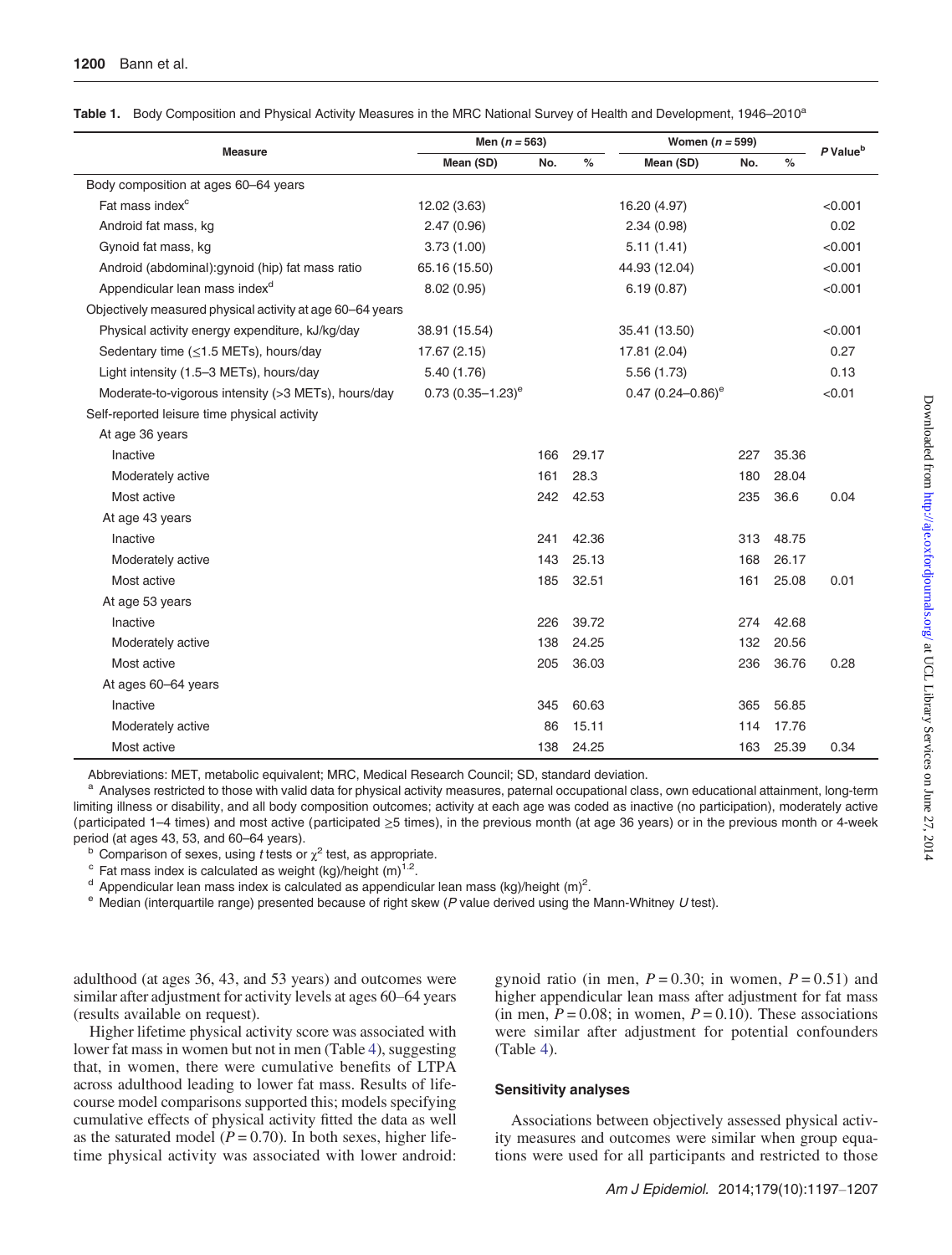|                                                     |         | Unadjusted     |         |                                 | <b>Adjusted</b> <sup>b</sup> |                           |         |                      |  |
|-----------------------------------------------------|---------|----------------|---------|---------------------------------|------------------------------|---------------------------|---------|----------------------|--|
| <b>Outcome by Sex</b>                               | β       | 95% CI         |         | P Value <sup>c</sup><br>P Value |                              | 95% CI                    | P Value | P Value <sup>c</sup> |  |
| Men $(n = 563)$                                     |         |                |         |                                 |                              |                           |         |                      |  |
| Fat mass index <sup>a</sup>                         | $-0.79$ | $-1.08, -0.50$ | < 0.001 | < 0.001                         |                              | $-0.76$ $-1.05$ , $-0.46$ | < 0.001 | < 0.001              |  |
| Android (abdominal): gynoid (hip) fat<br>mass ratio | $-1.88$ | $-3.14. -0.62$ | < 0.01  | 0.63                            |                              | $-1.84 -3.11$ . $-0.58$   | < 0.01  | 0.76                 |  |
| Appendicular lean mass index <sup>e</sup>           | $-0.03$ | $-0.11, 0.05$  | 0.45    | 0.04                            | $-0.03$                      | $-0.10, 0.05$             | 0.53    | 0.04                 |  |
| Appendicular lean mass index <sup>t</sup>           | 0.07    | 0.01, 0.14     | 0.03    | 0.68                            | 0.08                         | 0.01, 0.15                | 0.03    | 0.80                 |  |
| Women $(n = 599)$                                   |         |                |         |                                 |                              |                           |         |                      |  |
| Fat mass index                                      | $-1.79$ | $-2.15, -1.42$ | < 0.001 |                                 |                              | $-1.65 -2.02 -1.29$       | < 0.001 |                      |  |
| Android: gynoid fat mass ratio                      | $-2.26$ | $-3.19, -1.34$ | < 0.001 |                                 |                              | $-2.02$ $-2.96$ . $-1.08$ | < 0.001 |                      |  |
| Appendicular lean mass index                        | $-0.14$ | $-0.20, -0.07$ | < 0.001 |                                 | $-0.13$                      | $-0.20, -0.06$            | < 0.001 |                      |  |
| Appendicular lean mass index <sup>t</sup>           | 0.08    | 0.02, 0.13     | < 0.01  |                                 | 0.07                         | 0.02, 0.13                | < 0.01  |                      |  |

<span id="page-4-0"></span>Table 2. Mean Differences in Body Composition Outcomes at Ages 60-64 Years Per 1-Standard Deviation Increase in Total Physical Activity Energy Expenditure (in kJ/kg/day) at 60–64 Years, the MRC National Survey of Health and Development, 1946–2010<sup>a</sup>

Abbreviations: CI, confidence interval; MRC, Medical Research Council.

 $^{\rm a}$  All analyses restricted to those with valid data for paternal occupational class, own educational attainment, long-term limiting illness or disability, and all body composition outcomes.

b Adjusted for the following potential confounders: paternal occupational class when subject was 4 years of age, own educational attainment at age 26 years, and long-term limiting illness or disability at ages 60–64 years.<br>
<sup>c</sup> P value for sex interaction term.

 $d$  Fat mass index is calculated as weight (kg)/height (m)<sup>1.2</sup>.

 $\textdegree$  Appendicular lean mass index is calculated as appendicular lean mass (kg)/height (m)<sup>2</sup>.

<sup>f</sup> Adjusted for fat mass index.

|                                                        | Sedentary <sup>b</sup> |               |         |                              |         | Light Activity <sup>c</sup> |         |                              |         | Moderate-to-Vigorous Activity <sup>d</sup> |         |                              |  |
|--------------------------------------------------------|------------------------|---------------|---------|------------------------------|---------|-----------------------------|---------|------------------------------|---------|--------------------------------------------|---------|------------------------------|--|
| <b>Outcome Model by Sex</b>                            | β                      | 95% CI        |         | P Value P Value <sup>e</sup> | $\beta$ | 95% CI                      |         | P Value P Value <sup>e</sup> | ß       | 95% CI                                     |         | P Value P Value <sup>e</sup> |  |
| Men $(n = 563)$                                        |                        |               |         |                              |         |                             |         |                              |         |                                            |         |                              |  |
| Fat mass index <sup>T</sup>                            | 0.28                   | 0.14.0.41     | < 0.001 | < 0.001                      |         | $-0.22 -0.39, -0.05$        | 0.01    | < 0.001                      |         | $-0.97$ $-1.35, -0.60$                     | < 0.001 | < 0.001                      |  |
| Android (abdominal):<br>gynoid (hip) fat<br>mass ratio | 0.50                   | $-0.09, 1.10$ | 0.10    | 0.19                         | $-0.22$ | $-0.95, 0.51$               | 0.56    | 0.11                         | $-2.69$ | $-4.31, -1.07$                             | < 0.01  | 0.34                         |  |
| Appendicular lean<br>mass index <sup>9</sup>           | 0.01                   | $-0.03, 0.04$ | 0.72    | 0.01                         | 0.00    | $-0.05, 0.04$               | 0.99    | < 0.01                       | $-0.05$ | $-0.15, 0.05$                              | 0.35    | 0.11                         |  |
| Appendicular lean<br>mass index <sup>h</sup>           | $-0.03$                | $-0.06, 0.00$ | 0.07    | 0.77                         | 0.03    | $-0.01, 0.07$               | 0.16    | 0.91                         | 0.08    | $-0.01, 0.17$                              | 0.07    | 0.27                         |  |
| Women $(n = 599)$                                      |                        |               |         |                              |         |                             |         |                              |         |                                            |         |                              |  |
| Fat mass index                                         | 0.85                   | 0.67, 1.03    | < 0.001 |                              |         | $-0.89$ $-1.11, -0.67$      | < 0.001 |                              |         | $-2.60$ $-3.26$ , $-1.94$ $< 0.001$        |         |                              |  |
| Android:gynoid<br>ratio                                | 1.00                   | 0.54, 1.47    | < 0.001 |                              |         | $-0.96$ $-1.52, -0.41$      | < 0.001 |                              | $-3.85$ | $-5.50, -2.20$                             | < 0.001 |                              |  |
| Appendicular lean<br>mass index                        | 0.07                   | 0.04, 0.11    | < 0.001 |                              | $-0.08$ | $-0.12, -0.04$              | < 0.001 |                              | $-0.18$ | $-0.30, -0.06$                             | < 0.01  |                              |  |
| Appendicular lean<br>mass index <sup>h</sup>           | $-0.03$                | $-0.06, 0.00$ | 0.03    |                              | 0.03    | $-0.01, 0.06$               | 0.12    |                              | 0.14    | 0.04.0.23                                  | < 0.01  |                              |  |

Table 3. Mean Differences in Body Composition Outcomes Per 1-Hour Increase in Time Spent Sedentary and in Light and Moderate-to-Vigorous Intensities of Physical Activity at Ages 60–64 Years, the MRC National Survey of Health and Development, 1946–2010<sup>a</sup>

Abbreviations: CI, confidence interval; MRC, Medical Research Council.

<sup>a</sup> Analyses restricted to those with valid data for physical activity measures, paternal occupational class when subject was 4 years of age, own educational

attainment at age 26 years, long-term limiting illness or disability at ages 60–64 years, and all body composition outcomes.<br>
<sup>b</sup> Sedentary,  $\leq$ 1.5 metabolic equivalents<br>
<sup>c</sup> Light activity, 1.5–3 metabolic equivalents<br> <sup>9</sup> Appendicular lean mass index is calculated as appendicular lean mass (kg)/height (m)<sup>2</sup>.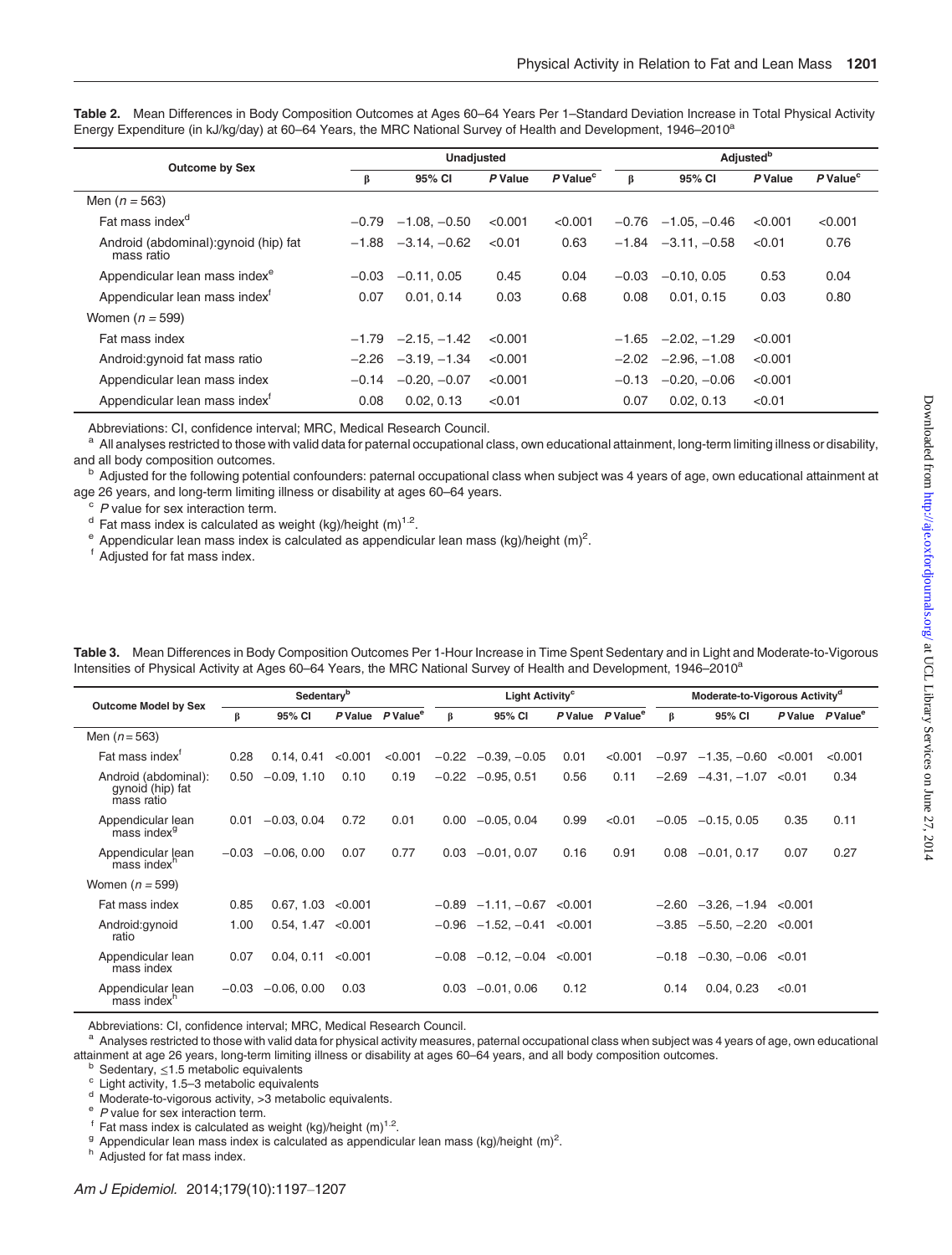<span id="page-5-0"></span>

Figure 1. Mean difference in body composition outcomes at ages 60–64 years in those who were moderately and most active (compared with inactive) at ages 36, 43, 53, and 60–64 years in the Medical Research Council National Survey of Health and Development, United Kingdom, 1946– 2010. A) Fat mass index (kg/m<sup>1.2</sup>), B) android (abdominal):gynoid (hip) fat mass ratio, C) appendicular lean mass (kg/m<sup>2</sup>), D) appendicular lean mass index (kg/m<sup>2</sup>) adjusted for fat mass index (kg/m<sup>1.2</sup>). The point estimates show, from left to right, those who were inactive, moderately active, and most active at each age. Men, black diamonds; women, gray circles. Activity at each age was coded as inactive (no participation; reference category), moderately active (participated 1–4 times), or most active (participated ≥5 times) in the previous month (at age 36 years) or in the previous month or 4-week period (at ages 43, 53, and 60–64 years). Samples included 569 men and 642 women. P for sex interaction term < 0.1 in all age groups in A and C and in the group aged 60–64 years in D. Bars, 95% confidence intervals.

not taking β-blockers at ages 60–64 years (results available on request). When we used average trunk acceleration instead of PAEE, associations with fat mass and android:gynoid ratio were similar, but associations with appendicular lean mass were weaker (Web Table 3).

### **DISCUSSION**

## Main findings

Higher levels of PAEE were associated with lower fat mass and android:gynoid ratio at ages 60–64 years in both sexes. In addition, higher PAEE was associated with higher appendicular lean mass (after adjustment for fat mass), and this was explained by variations in MVPA. There was evidence for cumulative benefits of participating in LTPA across adulthood (at ages 36, 43, 53, and 60–64 years) for lower fat mass (in women) and higher appendicular lean mass (in both sexes, after adjustment for fat mass).

#### Comparison with previous studies

Findings from this study add to those of the few studies that have used objective measures of total physical activity in relation to fat and/or lean mass in later adulthood and produced inconsistent findings  $(7–16)$  $(7–16)$  $(7–16)$  $(7–16)$ . The use of a larger sample size than previous studies may have contributed to results in the expected directions, with higher activity associated with lower fat and higher lean mass. This study also used a cohort assessed across a narrow age band and individually calibrated heart rate and movement monitoring data, which may have contributed to the results we found. We extend previous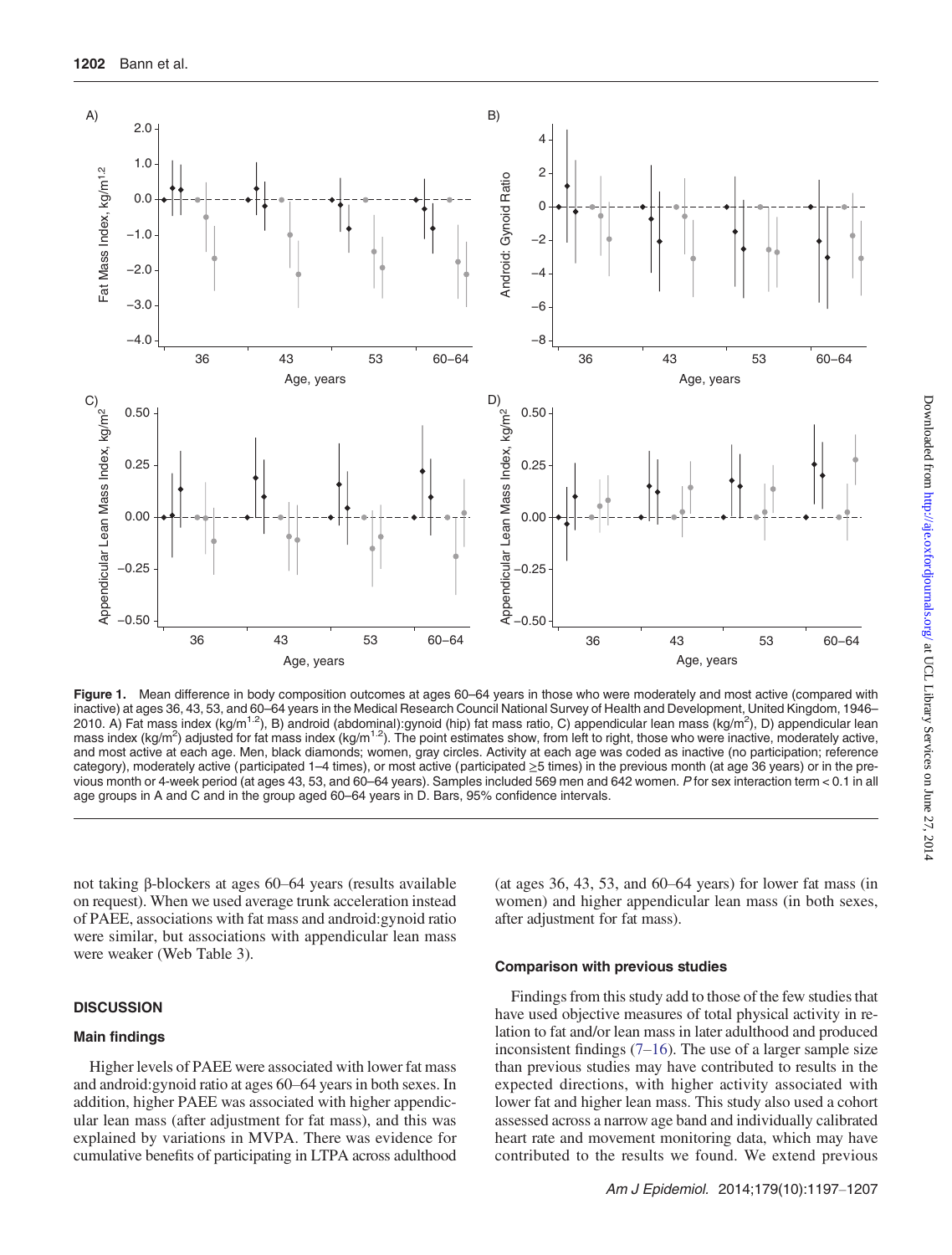| <b>Lifetime Activity</b><br><b>Score by Sex</b> | No. | $\%$  |                        | Fat Mass Index <sup>b</sup> |                        | Android (Abdominal): Gynoid (Hip)<br><b>Fat Mass Ratio</b> | Appendicular Lean Mass Index <sup>c</sup> |               | Appendicular Lean Mass Index<br><b>Adjusted for Fat Mass Index</b> |               |  |
|-------------------------------------------------|-----|-------|------------------------|-----------------------------|------------------------|------------------------------------------------------------|-------------------------------------------|---------------|--------------------------------------------------------------------|---------------|--|
|                                                 |     |       | <b>Mean Difference</b> | 95% CI                      | <b>Mean Difference</b> | 95% CI                                                     | <b>Mean Difference</b>                    | 95% CI        | <b>Mean Difference</b>                                             | 95% CI        |  |
| Men                                             |     |       |                        |                             |                        |                                                            |                                           |               |                                                                    |               |  |
| Unadjusted                                      |     |       |                        |                             |                        |                                                            |                                           |               |                                                                    |               |  |
| $0 - 1$                                         | 126 | 22.14 | 0                      | Referent                    | $\mathbf 0$            | Referent                                                   | 0.00                                      | Referent      |                                                                    | Referent      |  |
| $2 - 3$                                         | 150 | 26.36 | 0.57                   | $-0.28, 1.43$               | $-1.39$                | $-5.07, 2.28$                                              | 0.04                                      | $-0.19, 0.26$ | $-0.04$                                                            | $-0.23, 0.15$ |  |
| $4 - 5$                                         | 153 | 26.89 | 0.8                    | $-0.05, 1.65$               | $-0.59$                | $-4.24, 3.07$                                              | 0.18                                      | $-0.04, 0.40$ | 0.07                                                               | $-0.12, 0.27$ |  |
| $6 - 8$                                         | 140 | 24.60 | $-0.64$                | $-1.50, 0.23$               | $-4.68$                | $-8.41, -0.95$                                             | 0.14                                      | $-0.09, 0.36$ | 0.22                                                               | 0.02, 0.42    |  |
| $P_{\text{trend}}$                              |     |       | 0.20 <sup>d</sup>      |                             |                        | 0.03                                                       | 0.12                                      |               | 0.01                                                               |               |  |
| $P$ value $^e$                                  |     |       | < 0.001                |                             |                        | 0.93                                                       | 0.2                                       |               | 0.7                                                                |               |  |
| Adjusted <sup>f</sup>                           |     |       |                        |                             |                        |                                                            |                                           |               |                                                                    |               |  |
| $0 - 1$                                         | 126 | 22.14 | 0.00                   | Referent                    | 0.00                   | Referent                                                   | 0                                         | Referent      | 0                                                                  | Referent      |  |
| $2 - 3$                                         | 150 | 26.36 | 0.81                   | $-0.04, 1.66$               | $-0.59$                | $-4.25, 3.06$                                              | 0.06                                      | $-0.17, 0.28$ | $-0.05$                                                            | $-0.24, 0.15$ |  |
| $4 - 5$                                         | 153 | 26.89 | 1.18                   | 0.32, 2.04                  | 0.87                   | $-2.83, 4.57$                                              | 0.26                                      | 0.03, 0.48    | 0.1                                                                | $-0.09, 0.30$ |  |
| $6 - 8$                                         | 140 | 24.60 | $-0.2$                 | $-1.08, 0.68$               | $-2.94$                | $-6.72, 0.84$                                              | 0.22                                      | $-0.01, 0.45$ | 0.24                                                               | 0.04, 0.44    |  |
| $P_{\text{trend}}$                              |     |       | 0.75 <sup>d</sup>      |                             | 0.22                   |                                                            | 0.02                                      |               | < 0.01                                                             |               |  |
| $P$ value <sup><math>e</math></sup>             |     |       | < 0.001                |                             | 0.94                   |                                                            | 0.17                                      |               | 0.75                                                               |               |  |
| Women                                           |     |       |                        |                             |                        |                                                            |                                           |               |                                                                    |               |  |
| Unadjusted                                      |     |       |                        |                             |                        |                                                            |                                           |               |                                                                    |               |  |
| $0 - 1$                                         | 153 | 23.83 | 0                      | Referent                    | 0                      | Referent                                                   | $\mathbf 0$                               | Referent      | 0                                                                  | Referent      |  |
| $2 - 3$                                         | 197 | 30.69 | $-0.75$                | $-1.80, 0.30$               | $-2.05$                | $-4.60, 0.50$                                              | $-0.15$                                   | $-0.34, 0.04$ | $-0.06$                                                            | $-0.20, 0.08$ |  |
| $4 - 5$                                         | 151 | 23.52 | $-2.18$                | $-3.30, -1.06$              | $-1.9$                 | $-4.62, 0.81$                                              | $-0.09$                                   | $-0.29, 0.11$ | 0.17                                                               | 0.03, 0.32    |  |
| $6 - 8$                                         | 141 | 21.96 | $-2.94$                | $-4.08, -1.80$              | $-4.72$                | $-7.48, -1.95$                                             | $-0.16$                                   | $-0.37, 0.04$ | 0.19                                                               | 0.04, 0.34    |  |
| $P_{\rm trend}$                                 |     |       | < 0.001                |                             | < 0.01                 |                                                            | 0.2                                       |               | ${<}0.01^\mathrm{d}$                                               |               |  |
| Adjusted <sup>f</sup>                           |     |       |                        |                             |                        |                                                            |                                           |               |                                                                    |               |  |
| $0 - 1$                                         | 153 | 23.83 | 0                      | Referent                    | 0                      | Referent                                                   | $\mathbf 0$                               | Referent      | 0                                                                  | Referent      |  |
| $2 - 3$                                         | 197 | 30.69 | $-0.51$                | $-1.58, 0.55$               | $-1.97$                | $-4.56, 0.62$                                              | $-0.15$                                   | $-0.34, 0.04$ | $-0.09$                                                            | $-0.23, 0.05$ |  |
| $4 - 5$                                         | 151 | 23.52 | $-1.89$                | $-3.05, -0.74$              | $-1.37$                | $-4.18, 1.44$                                              | $-0.11$                                   | $-0.32, 0.09$ | 0.12                                                               | $-0.03, 0.27$ |  |
| $6 - 8$                                         | 141 | 21.96 | $-2.55$                | $-3.72, -1.37$              | $-4.1$                 | $-6.96, -1.24$                                             | $-0.17$                                   | $-0.38, 0.04$ | 0.14                                                               | $-0.02, 0.30$ |  |
| $P_{\text{trend}}$                              |     |       | < 0.001                |                             | 0.01                   |                                                            | 0.17                                      |               | 0.01 <sup>d</sup>                                                  |               |  |

<span id="page-6-0"></span>Table 4. Mean Differences in Body Composition Outcomes at Ages 60–64 Years by Lifetime Physical Activity Score<sup>a</sup>, the MRC National Survey of Health and Development, 1946–2010

Abbreviations: CI, confidence interval; MRC, Medical Research Council.

 $^{\rm a}$  Lifetime physical activity score derived by adding the physical activity measures at ages 36, 43, 53, and 60–64 years, from none-lowest (0–1) to highest (6–8) activity; activity at each age was coded as 0 for inactive (no participation), 1 for moderately active (participated 1–4 times), and 2 for most active (participated ≥5 times) in the previous month (at age 36 years) or in the previous month or 4-week period (at ages 43, 53, and 60–64 years).

Physical Activity in Relation to Fat and Lean Mass

Physical Activity in Relation to Fat and Lean Mass

1203

 $^{\text{b}}$  Fat mass index is calculated as weight (kg)/height (m)<sup>1.2</sup>.

 $\rm ^c$  Appendicular lean mass index is calculated as appendicular lean mass (kg)/height (m)<sup>2</sup>.

 $d$  Evidence for departure from linearity ( $P$  < 0.05).

<sup>e</sup> P value for sex interaction term.

f Paternal occupational class when subject was 4 years of age, own educational attainment at age 26 years, and long-term limiting illness or disability at ages 60–64 years.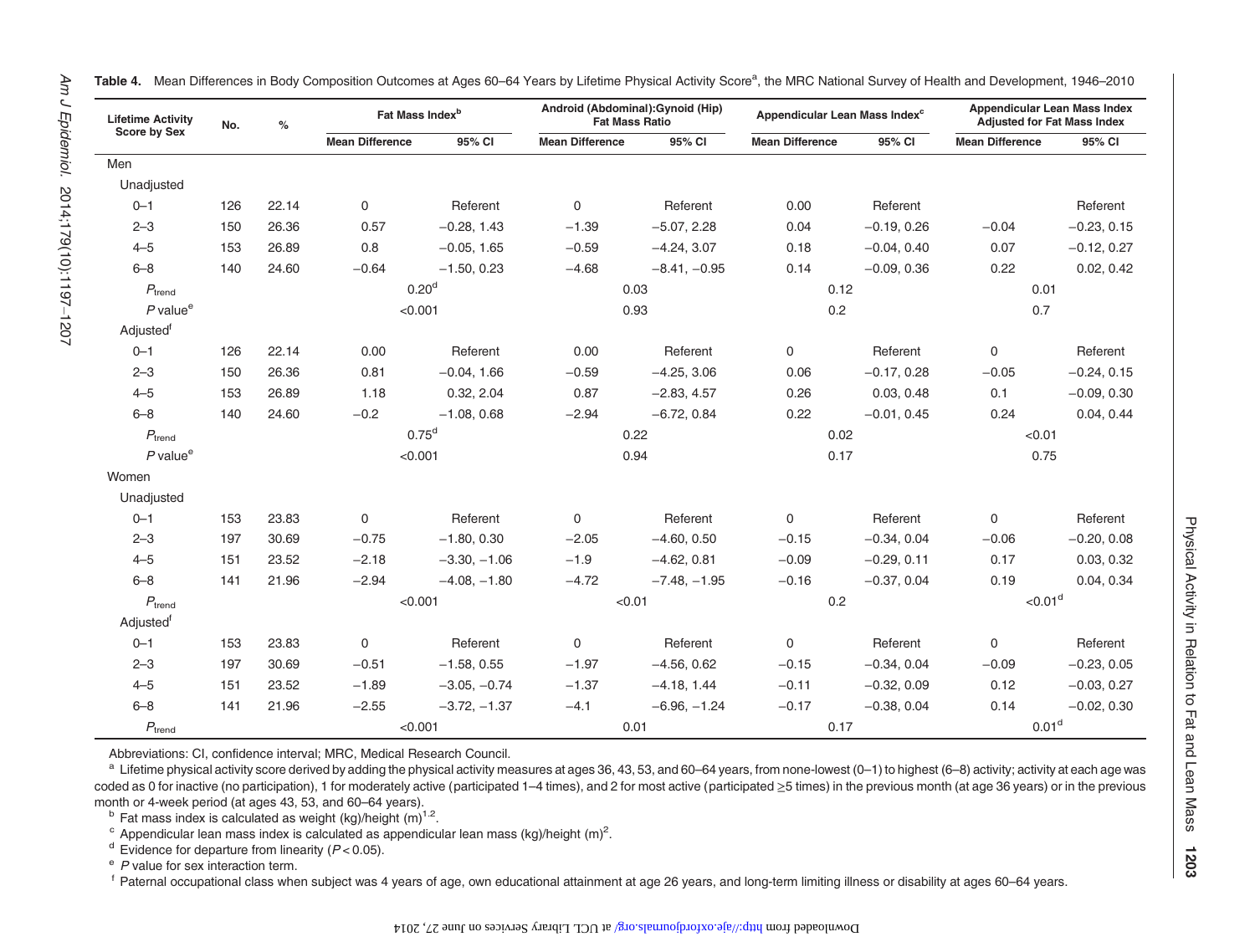findings by examining 1) associations with both total physical activity and time spent at different intensities of activity, 2) whether associations with lean mass were independent of fat mass, and 3) whether LTPA across adulthood has cumulative benefits for fat and lean mass. These findings are consistent with those of previous NSHD studies, which found that higher LTPA was associated with lower obesity risk in women at age 36 years ([35\)](#page-9-0) and greater physical performance at age 53 years ([30\)](#page-9-0).

## Explanation of findings

Higher levels of both light physical activity and MVPA would independently contribute to total energy expenditure and, by shifting energy balance toward the negative, would be expected to lead to lower fat mass, especially abdominal fat ([36\)](#page-9-0). MVPA may have captured the types of activities that are beneficial for preservation or gains in muscle mass, such as resistance exercises ([19\)](#page-9-0), leading to associations with lean mass not found with light intensity activity. However, few participants in this sample reported exercising with weights (13% at ages 60–64 years), suggesting that the associations were driven by a broader range of activities, such as walking and sports participation ([37\)](#page-9-0), that require muscle strength and power to lift the weight of the body. Weaker associations with lean mass when using only the acceleration data may suggest that combined measures of accelerometry and heart rate are better able to capture activities that affect lean mass.

Associations between sedentary time and outcomes are likely to be wholly or partly explained by lower activity levels among more sedentary participants, because more sedentary time equates to less time spent in light physical activity or MVPA. Sedentary time could potentially affect body composition through other pathways, for example, through association with dietary behaviors or by physiological mechanisms initiated by inactivity [\(38](#page-9-0), [39](#page-9-0)). This warrants future investigation because the strong correlations between sedentary time and activity measures prevented us from investigating this (correlations between sedentary time with light and MVPA in both sexes combined  $= -0.95$  and  $-0.62$ , respectively). Because of the substitution of 1 activity intensity for another, the interpretation of associations with sedentary behavior, light activity, and MVPA are inextricably linked. In mutually adjusted models (Web Table 1) a 1-hour increase in light activity or MVPA reflects a 1-hour decrease in sedentary time (which includes sleep). Because wear time comprises these 3 components, examining the association of 1 activity component with an outcome while holding all others constant is not possible because of multicollinearity. Previous studies have included these components in the same model ([40\)](#page-9-0) but have omitted sleep time—such that an increase in any 1 component also reflects less sleep or nonwear time. Examination of the independence of associations with PAEE and activity intensities was not possible because of its strong correlation with both light activity and MVPA ( $r = 0.74$  and 0.87, respectively, in both sexes combined).

Weaker associations between physical activity and fat mass in men could indicate that, among those with higher levels of physical activity, total energy intake was higher in men than in women. The activity measures we used may have

also captured PAEE less effectively in men; at ages 60–64 years, men may have undertaken more peripheral body movements, which are less easily detected using trunk-mounted accelerometers, and at younger ages men who undertook more LTPA may have been more inactive in other domains (e.g., at work), resulting in no differences in total PAEE. Previous NSHD findings support this; LTPA was not associated with obesity in men at age 36 years but was in women ([35\)](#page-9-0) and was associated with more sedentary time at work ([41\)](#page-9-0).

Although we hypothesized that physical activity affected fat and lean mass, associations could be bidirectional. Psychological and physiological barriers may cause those with higher fat and lower lean mass to undertake less physical activity [\(42](#page-9-0), [43\)](#page-9-0), resulting in positive feedback loops. Additional analyses showed that associations between LTPA earlier in adulthood and outcomes were similar when adjusted for baseline body mass index (weight  $(kg)/height (m)<sup>2</sup>$ ) (measured at age 36 years; Web Table 4), suggesting that findings were unlikely to be fully explained by reverse causation.

The indicators of socioeconomic position that we used are arguably distal indicators of other determinants of body composition such as diet ([44](#page-9-0), [45\)](#page-10-0), which could operate as confounders. Although associations were similar after adjustment for these and other indicators such as own occupational class (results available on request), residual confounding cannot be ruled out, although it may be difficult to establish given inaccuracy in self-reported dietary intakes ([46,](#page-10-0) [47](#page-10-0)). Physical activity may influence body composition by affecting appetite [\(17](#page-9-0)), further complicating the separation of physical activity and dietary influences on body composition.

## Strengths and limitations

Strengths of this study include the use of individually calibrated [\(27\)](#page-9-0) combined heart rate and movement sensing, which has been demonstrated to produce more precise physical activity estimates in controlled settings than single measures of acceleration or heart rate  $(25)$  $(25)$ , and the relation of these exposures to precise measurements of body composition. The repeated prospective measurements of LTPA across adulthood are also advantageous and enabled investigation of the cumulative associations of LTPA. The NSHD has a relatively large sample size of both sexes with prospectively ascertained measurements of potential confounders. Although the NSHD study members who participated at ages 60–64 were broadly representative of the nonmigrant British population of a similar age [\(48\)](#page-10-0), associations between physical activity and body composition have been found to differ by age [\(7](#page-8-0)). Further studies are therefore needed in younger and older cohorts.

The physical activity measures used across adulthood were limited to LTPA; other domains of activity may also be important for body composition and therefore warrant investigation. However, LTPA is likely to be an important modifiable target given the increasingly sedentary nature of occupations in the developed world and is likely to be easily and accurately recalled. The sedentary time measure we used did not distinguish between time spent asleep or awake; because sleep duration may affect energy intake and expenditure [\(49](#page-10-0)), this warrants future investigation.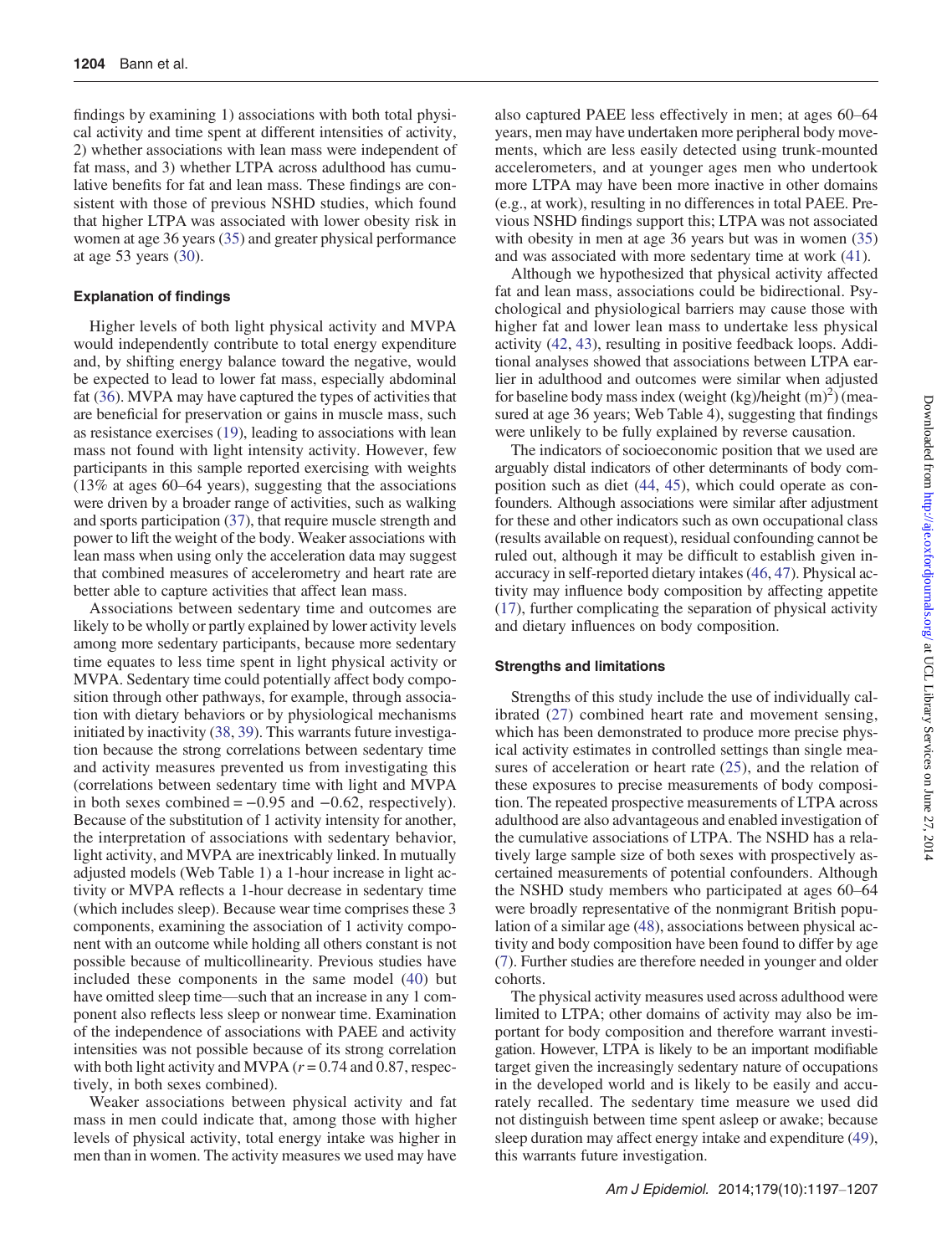<span id="page-8-0"></span>Loss to follow-up may have introduced bias. Less physically active participants with higher body mass index values at age 53 years were less likely to attend reassessment at ages 60–64 years [\(48](#page-10-0)); this likely led to reduced power to detect associations between lower physical activity and higher fat mass.

Individual calibration of physical activity data was not possible for all participants because of missing step-test data. However, sensitivity analyses suggested that the type of calibration we used did not substantially affect findings. Finally, MVPA was right skewed, but results were similar after log transformation (+1); unadjusted regression coefficients were therefore presented to aid interpretation.

## Implications

Findings suggest that both light physical activity and MVPA may lead to lower fat mass and lower android:gynoid ratio. Although most previous studies have focussed on MVPA [\(50,](#page-10-0) [51](#page-10-0)), the benefits of light intensities of activity are particularly relevant for older adults; light activities may be less likely to lead to falls, are more feasibly undertaken by those with higher morbidity rates, and may be more readily modified than more intensive activities that older adults may find difficult to initiate and maintain [\(40,](#page-9-0) [52](#page-10-0)). Given the potential of substituting some of the highly prevalent sedentary time with light activity or MVPA, as well as the expected benefits of even small changes in fat and lean mass at the population level, the effect sizes in this study were considerable. For example, results suggest that a 2-hour/day increase in light intensity activity would equate to fat mass index scores that are 3.7% lower in men and 11.0% lower in women (Table [3\)](#page-4-0).

The association between higher MVPA and higher lean mass suggests that research is required to identify the specific types of activities that benefit muscle mass and can be implemented safely and sustained over the long term among older adults. Further research is required to determine whether physical activity can attenuate the age-related decline in lean mass.

Evidence for a cumulative association between LTPA across adulthood and lower fat mass (in women) and higher lean mass (in both sexes) supports the promotion of activity across adulthood on the basis of persisting benefits. Future studies should also consider the influence of physical activity trajectories across adulthood.

## **Conclusions**

Higher objectively assessed PAEE was associated with lower fat mass, lower android:gynoid ratio, and higher lean mass (independently of fat mass) in early old age. More frequent LTPA across adulthood was associated with lower fat mass (in women) and higher appendicular lean mass (in both sexes, after adjustment for fat mass).

## ACKNOWLEDGMENTS

Author affiliations: Medical Research Council Unit for Lifelong Health and Ageing at University College London,

London, United Kingdom (David Bann, Diana Kuh, Rachel Cooper); School of Clinical Sciences, University of Bristol, Bristol, United Kingdom (Andrew K. Wills); Central Manchester University Hospital National Health Service Foundation Trust, Manchester, United Kingdom (Judith Adams); and the Medical Research Council Epidemiology Unit, University of Cambridge, Cambridge, United Kingdom (Soren Brage).

This work was supported by the Medical Research Council (grant MC\_UU\_12019/4).

We thank members of the National Survey for Health and Development scientific and data collection team at the following centers in the United Kingdom: Medical Research Council (MRC) Epidemiology Unit, Cambridge; MRC Unit for Lifelong Health and Ageing, MRC Lifecourse Epidemiology Unit, Southampton; MRC Human Nutrition Research, Cambridge; Wellcome Trust Clinical Research Facility (CRF) Manchester, and the Department of Clinical Radiology at the Central Manchester University Hospitals National Health Service Foundation Trust; Wellcome Trust CRF and Medical Physics at the Western General Hospital in Edinburgh; Wellcome Trust CRF and the Department of Nuclear Medicine at University Hospital Birmingham; Wellcome Trust CRF and the Department of Nuclear Medicine at University College London Hospital; CRF and the Department of Medical Physics at the University Hospital of Wales; CRF and Twin Research Unit at St. Thomas' Hospital London. We also thank members of the National Survey for Health and Development Bone and Muscle Project Management Group (including Dr. Ann Prentice, Prof. Avan Aihie Sayer, Dr. Kate Ward, and Prof. Cyrus Cooper).

The funding body had no role in the study design, the collection, analysis, and interpretation of data, the writing of the paper, or the decision to submit the manuscript.

Conflict of interest: none declared.

## **REFERENCES**

- 1. Butland B, Jebb S, Kopelman P, et al. Foresight: Tackling Obesities: Future Choices—Project Report. London, United Kingdom: Government Office for Science; 2007.
- 2. Prospective Studies Collaboration, Whitlock G, Lewington S, et al. Body-mass index and cause-specific mortality in 900 000 adults: collaborative analyses of 57 prospective studies. Lancet. 2009;373(9669):1083–1096.
- 3. Wolfe RR. The underappreciated role of muscle in health and disease. Am J Clin Nutr. 2006;84(3):475–482.
- 4. Dufour AB, Hannan MT, Murabito JM, et al. Sarcopenia definitions considering body size and fat mass are associated with mobility limitations: the Framingham Study. J Gerontol A Biol Sci Med Sci. 2013;68(2):168–174.
- 5. Marcell TJ. Sarcopenia: causes, consequences, and preventions. J Gerontol A Biol Sci Med Sci. 2003;58(10): M911–M916.
- 6. Goodpaster BH, Park SW, Harris TB, et al. The loss of skeletal muscle strength, mass, and quality in older adults: the Health, Aging and Body Composition Study. J Gerontol A Biol Sci Med Sci. 2006;61(10):1059–1064.
- 7. Ekelund U, Brage S, Franks PW, et al. Physical activity energy expenditure predicts changes in body composition in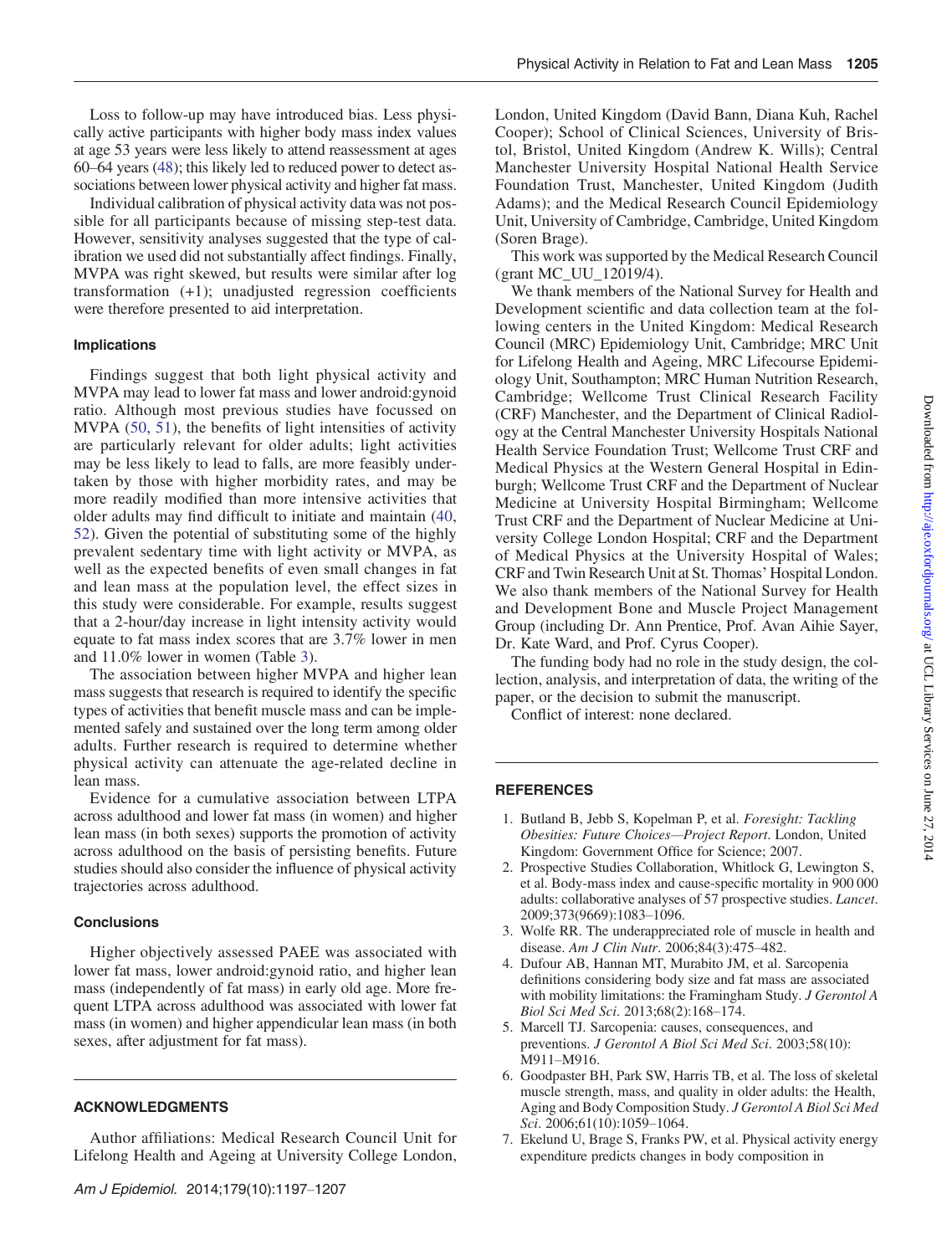<span id="page-9-0"></span>middle-aged healthy whites: effect modification by age.  $AmJ$ Clin Nutr. 2005;81(5):964–969.

- 8. Chastin SFM, Ferriolli E, Stephens NA, et al. Relationship between sedentary behaviour, physical activity, muscle quality and body composition in healthy older adults. Age Ageing. 2012;41(1):111–114.
- 9. Paul DR, Novotny JA, Rumpler WV. Effects of the interaction of sex and food intake on the relation between energy expenditure and body composition. Am J Clin Nutr. 2004; 79(3):385–389.
- 10. Mestek ML, Plaisance E, Grandjean P. The relationship between pedometer-determined and self-reported physical activity and body composition variables in college-aged men and women. J Am Coll Health. 2008;57(1):39–44.
- 11. Bailey BW, Tucker LA, Peterson TR, et al. A prospective study of physical activity intensity and change in adiposity in middle-aged women. Am J Health Promot. 2007;21(6): 492–497.
- 12. Barbat-Artigas S, Plouffe S, Dupontgand S, et al. Is functional capacity related to the daily amount of steps in postmenopausal women? Menopause. 2012;19(5):541–548.
- 13. Park H, Park S, Shephard RJ, et al. Yearlong physical activity and sarcopenia in older adults: the Nakanojo Study. Eur J Appl Physiol. 2010;109(5):953–961.
- 14. Manini TM, Everhart JE, Anton SD, et al. Activity energy expenditure and change in body composition in late life. Am J Clin Nutr. 2009;90(5):1336–1342.
- 15. den Hoed M, Westerterp KR. Body composition is associated with physical activity in daily life as measured using a triaxial accelerometer in both men and women. Int J Obes (Lond). 2008;32(8):1264–1270.
- 16. Ekelund U, Brage S, Besson H, et al. Time spent being sedentary and weight gain in healthy adults: Reverse or bidirectional causality? Am J Clin Nutr. 2008;88(3): 612–617.
- 17. Martins C, Morgan L, Truby H. A review of the effects of exercise on appetite regulation: an obesity perspective. *Int J* Obes (Lond). 2008;32(9):1337–1347.
- 18. Speakman JR, Selman C. Physical activity and resting metabolic rate. Proc Nutr Soc. 2003;62(3):621–634.
- 19. Peterson MD, Sen A, Gordon PM. Influence of resistance exercise on lean body mass in aging adults: a meta-analysis. Med Sci Sports Exerc. 2011;43(2):249–258.
- 20. Forbes GB. Some adventures in body composition, with special reference to nutrition. Acta Diabetol. 2003;40(suppl 1): S238–S241.
- 21. Chaston TB, Dixon JB, O'Brien PE. Changes in fat-free mass during significant weight loss: a systematic review. *Int J Obes* (Lond). 2007;31(5):743–750.
- 22. Wadsworth ME. Follow-up of the first national birth cohort: findings from the Medical Research Council National Survey of Health and Development. Paediatr Perinat Epidemiol. 1987; 1(1):95–117.
- 23. Kuh D, Pierce M, Adams J, et al. Updating the cohort profile for the MRC National Survey of Health and Development: a new clinic-based data collection for ageing research. Int J Epidemiol. 2011;40(1):e1–e9.
- 24. Bann D, Wills A, Cooper R, et al. Birth weight and growth from infancy to late adolescence in relation to fat and lean mass in early old age: findings from the MRC National Survey of Health and Development. Int J Obes (Lond). 2014;38(1): 69–75.
- 25. Brage S, Brage N, Franks PW, et al. Reliability and validity of the combined heart rate and movement sensor Actiheart. Eur J Clin Nutr. 2005;59(4):561–570.
- 26. Brage S, Ekelund U, Brage N, et al. Hierarchy of individual calibration levels for heart rate and accelerometry to measure physical activity. J Appl Physiol. 2007;103(2):682–692.
- 27. Brage S, Brage N, Franks PW, et al. Branched equation modeling of simultaneous accelerometry and heart rate monitoring improves estimate of directly measured physical activity energy expenditure. J Appl Physiol. 2004;96(1): 343–351.
- 28. Thompson D, Batterham AM, Bock S, et al. Assessment of low-to-moderate intensity physical activity thermogenesis in young adults using synchronized heart rate and accelerometry with branched-equation modeling. *J Nutr.* 2006;136(4): 1037–1042.
- 29. Assah FK, Ekelund U, Brage S, et al. Accuracy and validity of a combined heart rate and motion sensor for the measurement of free-living physical activity energy expenditure in adults in Cameroon. Int J Epidemiol. 2011;40(1):112–120.
- 30. Cooper R, Mishra GD, Kuh D. Physical activity across adulthood and physical performance in midlife: findings from a British birth cohort. Am J Prev Med. 2011;41(4):376–384.
- 31. Taylor HL, Jacobs DR Jr, Schucker B, et al. A questionnaire for the assessment of leisure time physical activities. *J Chronic Dis*. 1978;31(12):741–755.
- 32. Office for National Statistics. Census 2001 National Report for England and Wales. London, United Kingdom: Office for National Statistics; 2004.
- 33. Wells JC, Cole TJ, ALSPAC study team. Adjustment of fat-free mass and fat mass for height in children aged 8 y. Int J Obes Relat Metab Disord. 2002;26(7):947–952.
- 34. Mishra G, Nitsch D, Black S, et al. A structured approach to modelling the effects of binary exposure variables over the life course. Int J Epidemiol. 2009;38(2):528-537.
- 35. Braddon FEM. Exercise and obesity in a national birth cohort [abstract]. Proc Nutr Soc. 1985;44(1):25A.
- 36. Ohkawara K, Tanaka S, Miyachi M, et al. A dose-response relation between aerobic exercise and visceral fat reduction: systematic review of clinical trials. Int J Obes (Lond). 2007; 31(12):1786–1797.
- 37. Ainsworth BE, Haskell WL, Whitt MC, et al. Compendium of physical activities: an update of activity codes and MET intensities. Med Sci Sports Exerc. 2000;32(9 suppl): S498–S504.
- 38. Ekblom-Bak E, Hellénius ML, Ekblom B. Are we facing a new paradigm of inactivity physiology? Br J Sports Med. 2010; 44(12):834–835.
- 39. Ford ES, Caspersen CJ. Sedentary behaviour and cardiovascular disease: a review of prospective studies. Int J Epidemiol. 2012;41(5):1338–1353.
- 40. Buman MP, Hekler EB, Haskell WL, et al. Objective light-intensity physical activity associations with rated health in older adults. Am J Epidemiol. 2010;172(10):1155–1165.
- 41. Silverwood RJ, Pierce M, Nitsch D, et al. Is intergenerational social mobility related to the type and amount of physical activity in mid-adulthood? Results from the 1946 British Birth Cohort Study. Ann Epidemiol. 2012;22(7):487–498.
- 42. Ball K, Crawford D, Owen N. Obesity as a barrier to physical activity. Aust N Z J Public Health. 2000;24(3):331–333.
- 43. Gerlach Y, Williams MT, Coates AM. Weighing up the evidence—a systematic review of measures used for the sensation of breathlessness in obesity. Int J Obes (Lond). 2013; 37(3):341–349.
- 44. Mishra GD, Prynne CJ, Paul AA, et al. The impact of inter-generational social and regional circumstances on dietary intake patterns of British adults: results from the 1946 British Birth Cohort. Public Health Nutr. 2004;7(6):737–744.